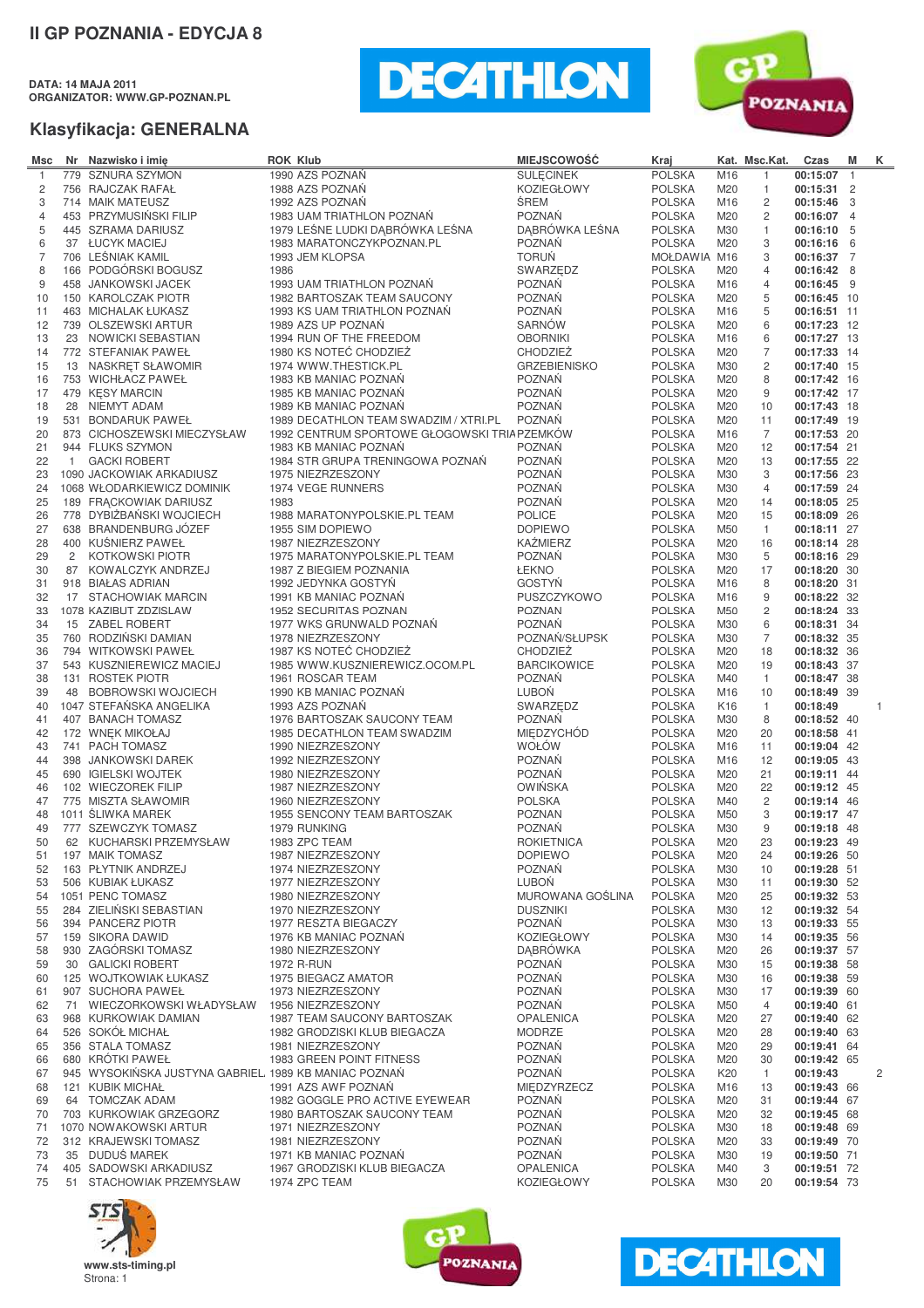**DATA: 14 MAJA 2011 ORGANIZATOR: WWW.GP-POZNAN.PL**





| Msc | Nr Nazwisko i imie          | <b>ROK Klub</b>                 | <b>MIEJSCOWOŚĆ</b>       | Kraj          |                 | Kat. Msc.Kat.  | Czas         | М | K.             |
|-----|-----------------------------|---------------------------------|--------------------------|---------------|-----------------|----------------|--------------|---|----------------|
| 76  | 1088 KASPRZYK KAY           | 1989 NIEZRZESZONY               | LAD                      | <b>POLSKA</b> | M20             | 34             | 00:19:58 74  |   |                |
| 77  | 251 DEMBIŃSKI MAREK         | 1974 NIEZRZESZONY               | <b>POZNAŃ</b>            | <b>POLSKA</b> | M30             | 21             | 00:19:59 75  |   |                |
| 78  | 984 MAZUR ANDRZEJ           | 1977 NIEZRZESZONY               | POZNAŃ                   | <b>POLSKA</b> | M30             | 22             | 00:20:01 76  |   |                |
| 79  | 937 KEDZIOR MATEUSZ         | 1973 NIEZRZESZONY               | <b>POZNAŃ</b>            | <b>POLSKA</b> | M30             | 23             | 00:20:03 77  |   |                |
| 80  | 257 ADAMSKI KAROL           | 1980 NIEZRZESZONY               | <b>POZNAŃ</b>            | <b>POLSKA</b> | M20             | 35             | 00:20:04 78  |   |                |
| 81  | 446 SZYMAŃSKI MARIAN        | 1965 NIEZRZESZONY               | <b>BUK / K POZNANIA</b>  | <b>POLSKA</b> | M40             | 4              | 00:20:07 79  |   |                |
| 82  | 935 DZIERZKOWSKA ALEKSANDRA | 1962 MALTA POZNAŃ               | <b>KOZIEGŁOWY</b>        | <b>POLSKA</b> | K40             | $\mathbf{1}$   | 00:20:08     |   | 3              |
| 83  | 454 MIELNICZAK ARTUR        | 1976 NIEZRZESZONY               | <b>POZNAŃ</b>            | <b>POLSKA</b> | M30             | 24             | 00:20:11 80  |   |                |
| 84  | 140 PANKOWSKA MAGDALENA     | 1993 OLIMPIA POZNAŃ             | POZNAŃ                   | <b>POLSKA</b> | K <sub>16</sub> | $\overline{c}$ | 00:20:11     |   | $\overline{4}$ |
| 85  | 63 KLÓJ ŁUKASZ              | 1978 NIEZRZESZONY               | <b>POZNAŃ</b>            | <b>POLSKA</b> | M30             | 25             | 00:20:13 81  |   |                |
| 86  | 18 HADAM MICHAŁ             | 1977 KB MANIAC POZNAN           | LUBOŃ                    | <b>POLSKA</b> | M30             | 26             | 00:20:18 82  |   |                |
| 87  | 720 PERZ KAMIL              | 1992 NIEZRZESZONY               | <b>POZNAŃ</b>            | <b>POLSKA</b> | M16             | 14             | 00:20:19 83  |   |                |
| 88  | 59 KASPRZAK JACEK           | 1966 DRUŻYNA SZPIKU             | <b>ZŁOTNIKI</b>          | <b>POLSKA</b> | M40             | 5              | 00:20:19 84  |   |                |
| 89  | 1098 DNARCZYK PAWEŁ         | 1988 NIEZRZESZONY               | <b>POZNAŃ</b>            | <b>POLSKA</b> | M20             | 36             | 00:20:20 85  |   |                |
| 90  | 439 NIEMIR ALEKSANDER       | 1965 KB MANIAC POZNAN           | <b>POZNAŃ</b>            | <b>POLSKA</b> | M40             | 6              | 00:20:22 86  |   |                |
| 91  | 348 NOWAK PAWEŁ             | 1982 NIEZRZESZONY               | POZNAŃ                   | <b>POLSKA</b> | M20             | 37             | 00:20:23 87  |   |                |
| 92  | 606 KUTERA TOMASZ           | 1987 NIEZRZESZONY               | <b>POZNAŃ</b>            | <b>POLSKA</b> | M20             | 38             | 00:20:24 88  |   |                |
| 93  | 1058 POŚLEDNIK DARIUSZ      | 1974 KB LUVENA                  | <b>POZNAŃ</b>            | <b>POLSKA</b> | M30             | 27             | 00:20:25 89  |   |                |
| 94  | 590 KOBYLACKI MACIEJ        | 1982 NIEZRZESZONY               | <b>GRUDZIADZ</b>         | <b>POLSKA</b> | M20             | 39             | 00:20:25 90  |   |                |
| 95  | 119 ŁUKASZEWSKI TOMASZ      | 1959 KB MANIAC POZNAŃ           | <b>POZNAŃ</b>            | <b>POLSKA</b> | M50             | 5              | 00:20:26 91  |   |                |
| 96  | 519 FRACZYK MARIUSZ         | 1983 NIEZRZESZONY               | <b>POZNAŃ</b>            | <b>POLSKA</b> | M20             | 40             | 00:20:29 92  |   |                |
| 97  | 774 KUC JAROSŁAW            | 1970 G3 OBORNIKI                | <b>OBORNIKI</b>          | <b>POLSKA</b> | M30             | 28             | 00:20:30 93  |   |                |
| 98  | 433 KICIŃSKI ROMAN          | 1954 NIEZRZESZONY               | <b>PERKOWO</b>           | <b>POLSKA</b> | M50             | 6              | 00:20:32 94  |   |                |
| 99  | 642 BYSTRY JAREK            | 1977 DRUŻYNA PATROL POZNAŃ      | <b>POZNAŃ</b>            | <b>POLSKA</b> | M30             | 29             | 00:20:34 95  |   |                |
| 100 | 357 GEMBIAK PRZEMYSŁAW      | 1965 NIEZRZESZONY               | <b>POZNAŃ</b>            | <b>POLSKA</b> | M40             | 7              | 00:20:35 96  |   |                |
| 101 | 410 KOSICKI MICHAŁ          | 1989 AZS UAM                    | <b>POZNAŃ</b>            | <b>POLSKA</b> | M20             | 41             | 00:20:36 97  |   |                |
| 102 | 233 ZDANOWSKI TOMASZ        | 1972 MIKRAN.PL                  | POZNAŃ                   | <b>POLSKA</b> | M30             | 30             | 00:20:36 98  |   |                |
| 103 | 14 CHOJNIAK WIESŁAW         | 1973 NIEZRZESZONY               | <b>POZNAŃ</b>            | <b>POLSKA</b> | M30             | 31             | 00:20:38 99  |   |                |
| 104 | 33 WOŹNIAK ROBERT           | 1970 NIEZRZESZONY               | POZNAŃ                   | <b>POLSKA</b> | M30             | 32             | 00:20:40 100 |   |                |
| 105 | 360 SZCZESNY MICHAŁ         | 1977 PIEKNA TEAM                | <b>POZNAŃ</b>            | <b>POLSKA</b> | M30             | 33             | 00:20:45 101 |   |                |
| 106 | 697 KRUPA PIOTR             | 1973 KS NOTEĆ CHODZIEŻ          | <b>CHODZIEŻ</b>          | <b>POLSKA</b> | M30             | 34             | 00:20:49 102 |   |                |
| 107 | 484 FIDECKI WIESŁAW         | 1944 NIEZRZESZONY               | <b>POZNAŃ</b>            | <b>POLSKA</b> | M60             | $\mathbf{1}$   | 00:20:49 103 |   |                |
| 108 | 247 KOŁOWSKI MACIEJ         | 1984 EKO-AGMA                   | <b>POZNAŃ</b>            | <b>POLSKA</b> | M20             | 42             | 00:20:50 104 |   |                |
| 109 | 474 KARBOWNIK MAGDALENA     | 1981 NIEZRZESZONY               | <b>POZNAŃ</b>            | <b>POLSKA</b> | K20             | 2              | 00:20:51     |   | 5              |
| 110 | 440 NIEMIR TOMASZ           | 1993 NIEZRZESZONY               | <b>POZNAŃ</b>            | <b>POLSKA</b> | M16             | 15             | 00:20:54 105 |   |                |
| 111 | 331 DANEK MACIEJ            | 1973 NIEZRZESZONY               | <b>POZNAŃ</b>            | <b>POLSKA</b> | M30             | 35             | 00:20:55 106 |   |                |
| 112 | 353 PAWŁOWSKI JAKUB         | 1984 NIEZRZESZONY               | PODDEBICE                | <b>POLSKA</b> | M20             | 43             | 00:20:56 107 |   |                |
| 113 | 106 LEŚNIOWSKI ANDRZEJ      | 1981 DRUŻYNA SZPIKU             | <b>ZŁOCIENIEC</b>        | <b>POLSKA</b> | M20             | 44             | 00:20:59 108 |   |                |
| 114 | 754 PUDLISZEWSKI JAKUB      | 1985 LKS SANA KOŚCIAN           | <b>KOŚCIAN</b>           | <b>POLSKA</b> | M20             | 45             | 00:21:00 109 |   |                |
| 115 | 546 KASZUBA PRZEMYSŁAW      | 1977 BARTOSZAK SAUCONY TEAM     | <b>SUCHY LAS</b>         | <b>POLSKA</b> | M30             | 36             | 00:21:01 110 |   |                |
| 116 | 142 ORYWAŁ PIOTR            | 1968 SPEC KABLE POZNAŃ          | <b>POZNAŃ</b>            | <b>POLSKA</b> | M40             | 8              | 00:21:05 111 |   |                |
| 117 | 470 BURKAT ANDRZEJ          | 1987 NIEZRZESZONY               | <b>POZNAŃ</b>            | <b>POLSKA</b> | M20             | 46             | 00:21:06 112 |   |                |
| 118 | 542 CZUBAK WAWRZYNIEC       | 1974 NIEZRZESZONY               | <b>KOSTRZYN</b>          | <b>POLSKA</b> | M30             | 37             | 00:21:08 113 |   |                |
| 119 | 524 ROMANIAK TOMASZ         | 1977 NIEZRZESZONY               | <b>POZNAŃ</b>            | <b>POLSKA</b> | M30             | 38             | 00:21:09 114 |   |                |
| 120 | 746 PERZ HANNA              | 1991 DRUŻYNA WOPR PATROL POZNAŃ | <b>POZNAŃ</b>            | <b>POLSKA</b> | K16             | 3              | 00:21:12     |   | 6              |
| 121 | 734 NOWAK MAGDALENA         | <b>1991 UKS</b>                 | <b>SKOKI</b>             | <b>POLSKA</b> | K16             | 4              | 00:21:14     |   | $\overline{7}$ |
| 122 | 238 WŁODARCZAK ŁUKASZ       | 1980 NIEZRZESZONY               | <b>POZNAŃ</b>            | <b>POLSKA</b> | M20             | 47             | 00:21:20 115 |   |                |
| 123 | #### BARAN RAJMUND          | 1973 NIEZRZESZONY               | <b>POZNAŃ</b>            | <b>POLSKA</b> | M30             | 39             | 00:21:21 116 |   |                |
| 124 | 670 GIL MIROSŁAW            | 1977 NIEZRZESZONY               | BOLECHOWO OSIEDLE POLSKA |               | M30             | 40             | 00:21:23 117 |   |                |
| 125 | 521 MOLEWSKA MARIA          | 1992 OLIMPIA POZNAN             | <b>POZNAŃ</b>            | <b>POLSKA</b> | K <sub>16</sub> | 5              | 00:21:29     |   | 8              |
| 126 | 1093 ANTOWSKI MIKOŁAJ       | 1994 NIEZRZESZONY               | POZNAŃ                   | <b>POLSKA</b> | M16             | 16             | 00:21:29 118 |   |                |
| 127 | 1046 STASZAK ZIEMOWIT       | 1988 NIEZRZESZONY               | POZNAŃ                   | <b>POLSKA</b> | M20             | 48             | 00:21:32 119 |   |                |
| 128 | 1029 MALESIŃSKI DAWID       | 1981 NIEZRZESZONY               | POZNAŃ                   | <b>POLSKA</b> | M20             | 49             | 00:21:37 120 |   |                |
| 129 | 715 MORTEK NORBERT          | 1975 NIEZRZESZONY               | <b>GNIEZNO</b>           | <b>POLSKA</b> | M30             | 41             | 00:21:37 121 |   |                |
| 130 | 999 SZUKAŁA MATEUSZ         | 1983 NIEZRZESZONY               | <b>POZNAŃ</b>            | <b>POLSKA</b> | M20             | 50             | 00:21:39 122 |   |                |
| 131 | 21 MONCZYŃSKI BARTŁOMIEJ    | 1979 DRUŻYNA SZPIKU             | <b>POZNAŃ</b>            | <b>POLSKA</b> | M30             | 42             | 00:21:40 123 |   |                |
| 132 | 767 DABEK WIESŁAW           | 1957 MARATONY POLSKIE.PL TEAM   | <b>POZNAŃ</b>            | <b>POLSKA</b> | M50             | 7              | 00:21:41 124 |   |                |
| 133 | 292 MARCIŃCZAK ZBIGNIEW     | 1963 NIEZRZESZONY               | <b>POZNAŃ</b>            | <b>POLSKA</b> | M40             | 9              | 00:21:43 125 |   |                |
| 134 | 459 DŻUGAN WITOLD           | 1967 NIEZRZESZONY               | <b>POZNAŃ</b>            | <b>POLSKA</b> | M40             | 10             | 00:21:44 126 |   |                |
| 135 | 120 KRZENCIESSA PIOTR       | 1967 CHIMEK                     | POZNAŃ                   | <b>POLSKA</b> | M40             | 11             | 00:21:46 127 |   |                |
| 136 | 326 KRAUSE KUBA             | 1982 BARTOSZAK SAUCONY TEAM     | <b>POZNAŃ</b>            | <b>POLSKA</b> | M20             | 51             | 00:21:48 128 |   |                |
| 137 | 770 BAJON ANNA              | 1994 NIEZRZESZONY               | <b>ROKIETNICA</b>        | <b>POLSKA</b> | K16             | 6              | 00:21:49     |   | 9              |
| 138 | 443 RATAJCZAK RAJMUND       | 1962 NIEZRZESZONY               | <b>POZNAŃ</b>            | <b>POLSKA</b> | M40             | 12             | 00:21:50 129 |   |                |
| 139 | 514 OSTROWSKI WOJCIECH      | 1994 NIEZRZESZONY               | LUBOŃ                    | <b>POLSKA</b> | M16             | 17             | 00:21:50 130 |   |                |
| 140 | 839 TONDER WOJCIECH         | 1968 ŚCIEŻKI BIEGOWE OLIMPIA    | <b>POZNAŃ</b>            | <b>POLSKA</b> | M40             | 13             | 00:21:55 131 |   |                |
| 141 | 871 BACIC MARCIN            | 1990 NIEZRZESZONY               | POZNAŃ                   | <b>POLSKA</b> | M16             | 18             | 00:21:55 132 |   |                |
| 142 | 242 HNATYSZYN BARTOSZ       | 1977 NIEZRZESZONY               | <b>KOMORNIKI</b>         | <b>POLSKA</b> | M30             | 43             | 00:21:55 133 |   |                |
| 143 | 725 MIKOŁAJCZAK PIOTR       | 1966 NIEZRZESZONY               | <b>GADKI</b>             | <b>POLSKA</b> | M40             | 14             | 00:21:57 134 |   |                |
| 144 | 610 URBAŃCZYK KSAWERY       | 1959 DRUŻYNA SZPIKU             | ZIMIN                    | <b>POLSKA</b> | M50             | 8              | 00:21:59 135 |   |                |
| 145 | 1109 SWOBODA PAWEŁ          | 1986 PATROL POZNAŃ              | POZNAŃ                   | <b>POLSKA</b> | M20             | 52             | 00:22:02 136 |   |                |
| 146 | 20 GOŚLIŃSKI JAROSŁAW       | 1986 NIEZRZESZONY               | <b>POZNAŃ</b>            | <b>POLSKA</b> | M20             | 53             | 00:22:04 137 |   |                |
| 147 | 306 KARGOL MARCIN           | 1985 DRUŽYNA SZPIKU             | POZNAŃ                   | <b>POLSKA</b> | M20             | 54             | 00:22:05 138 |   |                |
| 148 | 1045 SOWA MAREK             | 1969 NIEZRZESZONY               | <b>ŚMIGIEL</b>           | <b>POLSKA</b> | M40             | 15             | 00:22:05 139 |   |                |
| 149 | 214 NAWROCKI PAWEŁ          | 1983 NIEZRZESZONY               | POZNAŃ                   | <b>POLSKA</b> | M20             | 55             | 00:22:06 140 |   |                |
| 150 | 362 CZAJKOWSKI ZBIGNIEW     | 1978 NIEZRZESZONY               | <b>LULINEK</b>           | <b>POLSKA</b> | M30             | 44             | 00:22:08 141 |   |                |





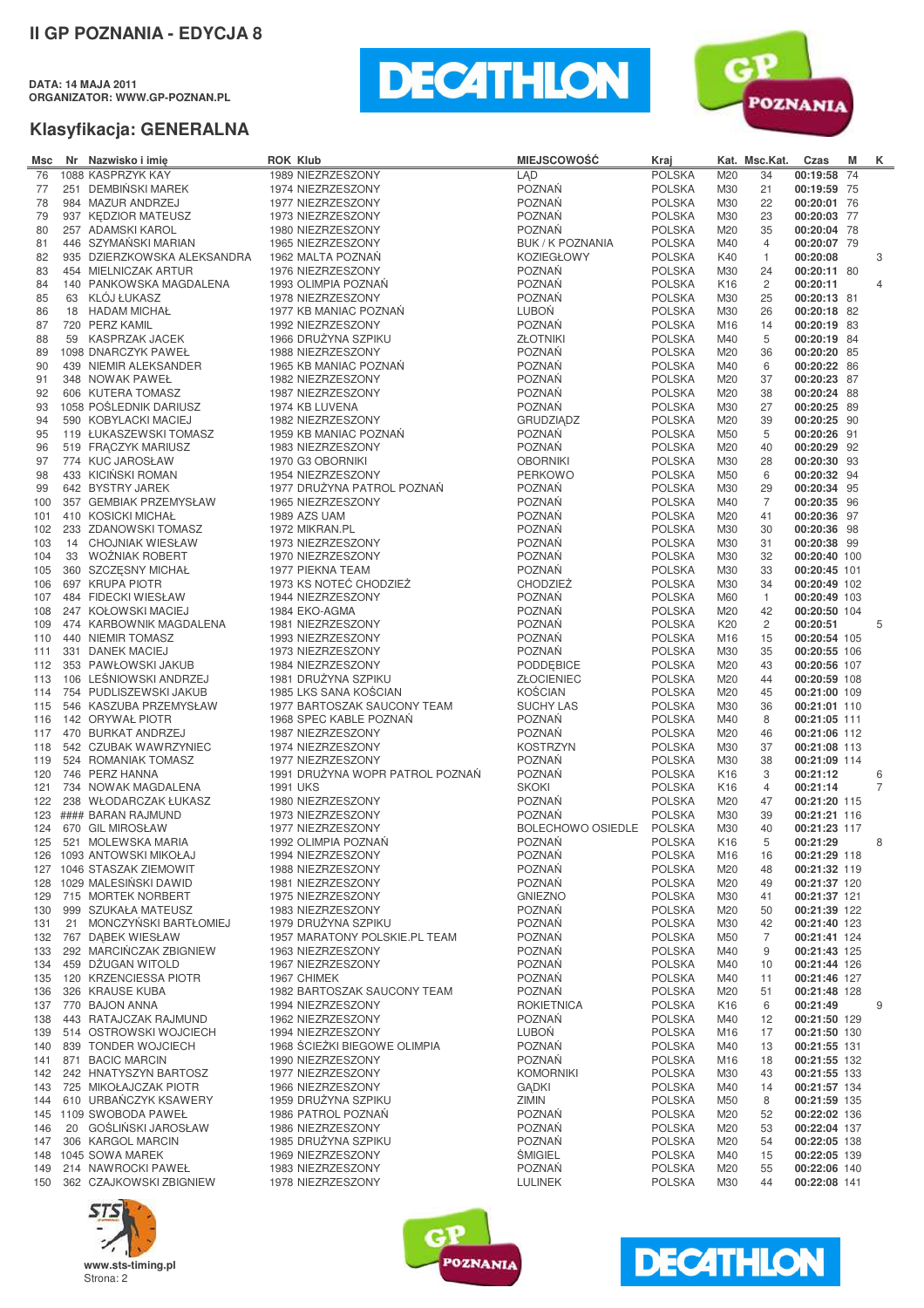**DATA: 14 MAJA 2011 ORGANIZATOR: WWW.GP-POZNAN.PL**





| Msc        |   | Nr Nazwisko i imie                                 | <b>ROK Klub</b>                     | <b>MIEJSCOWOŚĆ</b>               | Kraj                           |                 | Kat. Msc.Kat. | Czas                         | M | K. |
|------------|---|----------------------------------------------------|-------------------------------------|----------------------------------|--------------------------------|-----------------|---------------|------------------------------|---|----|
| 151        |   | 1112 PAWLEWSKI IGOR                                | 1990 NIEZRZESZONY                   | <b>LUBOŃ</b>                     | <b>POLSKA</b>                  | M16             | 19            | 00:22:11 142                 |   |    |
| 152        |   | 219 ZDANOWSKI MARIAN                               | 1956 NIEZRZESZONY                   | <b>POZNAŃ</b>                    | <b>POLSKA</b>                  | M50             | 9             | 00:22:13 143                 |   |    |
| 153        |   | 637 FALTYŃSKI WŁADYSŁAW                            | 1949 NIEZRZESZONY                   | <b>POZNAŃ</b>                    | <b>POLSKA</b>                  | M60             | 2             | 00:22:16 144                 |   |    |
| 154        |   | 84 SZPYRKA MARIUSZ                                 | 1975 BIEGNE DLA JEZUSA              | <b>POZNAŃ</b>                    | <b>POLSKA</b>                  | M30             | 45            | 00:22:18 145                 |   |    |
| 155        |   | 258 KLEWICZ TOMEK                                  | 1967 DIKER TEAM                     | <b>POZNAŃ</b>                    | <b>POLSKA</b>                  | M40             | 16            | 00:22:19 146                 |   |    |
| 156        |   | 737 NOWAK WIESŁAW                                  | <b>1962 UKS</b>                     | <b>SKOKI</b>                     | <b>POLSKA</b>                  | M40             | 17            | 00:22:21 147                 |   |    |
| 157        |   | 870 ANDRZEJEWSKI JACEK                             | 1955 ŚCIEŻKI BIEGOWE OLIMPIA POZNAŃ | <b>POZNAŃ</b>                    | <b>POLSKA</b>                  | M50             | 10            | 00:22:23 148                 |   |    |
| 158        |   | 796 WŁODARCZAK MAREK                               | 1987 NIEZRZESZONY                   | <b>POZNAŃ</b>                    | <b>POLSKA</b>                  | M20             | 56            | 00:22:25 149                 |   |    |
| 159        |   | 810 WOZNIAK WOJCIECH                               | 1968 NIEZRZESZONY                   | <b>POZNAN</b>                    | <b>POLSKA</b>                  | M40             | 18            | 00:22:25 150                 |   |    |
| 160        |   | 776 SZCZEPANIAK MIŁOSZ                             | 1990 AZS UAM                        | <b>POZNAŃ</b>                    | <b>POLSKA</b>                  | M16             | 20            | 00:22:27 151                 |   |    |
| 161        |   | 845 WESOŁOWSKI SEBASTIAN                           | 1970 NIEZRZESZONY                   | <b>POZNAŃ</b>                    | <b>POLSKA</b>                  | M30             | 46            | 00:22:28 152                 |   |    |
| 162        |   | 425 ROSÓŁ RAFAŁ                                    | 1977 NIEZRZESZONY                   | <b>POZNAŃ</b>                    | <b>POLSKA</b>                  | M30             | 47            | 00:22:29 153                 |   |    |
| 163        |   | 77 MATUSIAK JAREK                                  | 1975 NIEZRZESZONY                   | <b>POZNAŃ</b>                    | <b>POLSKA</b>                  | M30             | 48            | 00:22:29 154                 |   |    |
| 164        | 6 | KOTKOWSKA KAROLINA                                 | 1975 MARATONYPOLSKIE.PL TEAM        | <b>POZNAŃ</b>                    | <b>POLSKA</b>                  | K30             | 1             | 00:22:30                     |   | 10 |
| 165        |   | 452 KLIMKIEWICZ TOMASZ                             | 1981 WOŻW POZNAŃ                    | LESZNO                           | <b>POLSKA</b>                  | M20             | 57            | 00:22:32 155                 |   |    |
| 166        |   | 711 LUDZKOWSKI ANDRZEJ                             | 1969 GMINA SKOKI                    | MUROWANA GOŚLINA                 | <b>POLSKA</b>                  | M40             | 19            | 00:22:34 156                 |   |    |
| 167        |   | 646 BASIŃSKI TOMASZ                                | 1984 GREEN POINT FITNESS            | <b>POZNAŃ</b>                    | <b>POLSKA</b>                  | M20             | 58            | 00:22:34 157                 |   |    |
| 168        |   | 1004 KUŚNIERCZAK MATEUSZ                           | 1985 NIEZRZESZONY                   | <b>ŚMIGIEL</b>                   | <b>POLSKA</b>                  | M20             | 59            | 00:22:36 158                 |   |    |
| 169        |   | 1087 ŁOWIŃSKI MIŁOSZ                               | 1983 NIEZRZESZONY                   | <b>POZNAŃ</b>                    | <b>POLSKA</b>                  | M20             | 60            | 00:22:41 159                 |   |    |
| 170        |   | 745 WACHOWIAK MARIUSZ                              | 1978 NIEZRZESZONY                   | <b>POZNAŃ</b>                    | <b>POLSKA</b>                  | M30             | 49            | 00:22:43 160                 |   |    |
| 171        |   | 681 GRUCA PAWEŁ                                    | 1990 GREEN POINT FITNESS            | <b>POZNAŃ</b>                    | <b>POLSKA</b>                  | M16             | 21            | 00:22:44 161                 |   |    |
| 172        |   | 1095 MARCINIAK WOJTEK                              | 1971 NIEZRZESZONY                   | SWARZEDZ                         | <b>POLSKA</b>                  | M30             | 50            | 00:22:46 162                 |   |    |
| 173        |   | 538 TOMASZEWSKI JAN PAWEŁ                          | 1983 JPTRANING                      | <b>POZNAŃ</b>                    | <b>POLSKA</b>                  | M20             | 61            | 00:22:46 163                 |   |    |
| 174        |   | 786 TROJAN MAREK                                   | 1982 NIEZRZESZONY                   | <b>PNIEWY</b>                    | <b>POLSKA</b>                  | M20             | 62            | 00:22:46 164                 |   |    |
| 175        |   | 669 JAROSZYK ANDRZEJ                               | 1979 DRUŻYNA WOPR PATROL POZNAŃ     | <b>POZNAŃ</b>                    | <b>POLSKA</b>                  | M30             | 51            | 00:22:49 165                 |   |    |
| 176        |   | 114 KOSIAK RAFAŁ                                   | 1992 NIEZRZESZONY                   | <b>POZNAŃ</b>                    | <b>POLSKA</b>                  | M16             | 22            | 00:22:51 166                 |   |    |
| 177        |   | 430 CIEŚLIK MACIEJ                                 | 1977 NIEZRZESZONY                   | <b>POZNAŃ</b>                    | <b>POLSKA</b>                  | M30             | 52            | 00:22:53 167                 |   |    |
| 178        |   | 203 BŁASZCZYK SZYMON                               | 1993 SIEDMIOMILOWE BUTY             | <b>POZNAŃ</b>                    | <b>POLSKA</b>                  | M16             | 23            | 00:22:55 168                 |   |    |
| 179        |   | 640 BRUSS KRZYSZTOF                                | 1971 EURO-STYL TEAM                 | ZALASEWO                         | <b>POLSKA</b>                  | M30             | 53            | 00:22:55 169                 |   |    |
| 180        |   | 609 WOLNIAKOWSKA-KOC EWA                           | 1978 NIEZRZESZONY                   | <b>POZNAŃ</b>                    | <b>POLSKA</b>                  | K30             | 2             | 00:22:55                     |   | 11 |
| 181        |   | 869 SZMIDT PRZEMYSŁAW                              | 1982 NIEZRZESZONY                   | <b>POZNAŃ</b>                    | <b>POLSKA</b>                  | M20             | 63            | 00:22:56 170                 |   |    |
| 182        |   | 578 SZPERKOWSKI JAKUB                              | 1985 NIEZRZESZONY                   | <b>POZNAŃ</b>                    | <b>POLSKA</b>                  | M20             | 64            | 00:22:58 171                 |   |    |
| 183        |   | 301 RESPONDEK KRZYSZTOF                            | 1976 NIEZRZESZONY                   | <b>POZNAŃ</b>                    | <b>POLSKA</b>                  | M30             | 54            | 00:22:59 172                 |   |    |
| 184        |   | 318 LANGE MAREK                                    | 1980 NIEZRZESZONY                   | <b>POZNAN</b>                    | <b>POLSKA</b>                  | M20             | 65            | 00:23:05 173                 |   |    |
| 185        |   | 631 CHEŁMICKI JAN                                  | 1955 SCIEZKI BIEGOWE OLIMPIA        | <b>POZNAN</b>                    | <b>POLSKA</b>                  | M50             | 11            | 00:23:07 174                 |   |    |
| 186<br>187 |   | 620 JERZYKIEWICZ ROMAN<br>1035 NOWICKI MICHAŁ      | 1972 NIEZRZESZONY<br>1975 7MILOWY   | <b>MIŁOSŁAW</b><br><b>POZNAŃ</b> | <b>POLSKA</b><br><b>POLSKA</b> | M30<br>M30      | 55<br>56      | 00:23:09 175<br>00:23:10 176 |   |    |
|            |   | 293 STRABEL JACEK                                  | 1980 NIEZRZESZONY                   | <b>KOMORNIKI</b>                 | <b>POLSKA</b>                  | M20             | 66            | 00:23:11 177                 |   |    |
| 188<br>189 |   | 412 WOJTKOWIAK PAWEŁ                               | 1977 WOŻW                           | <b>POZNAŃ</b>                    | <b>POLSKA</b>                  | M30             | 57            | 00:23:12 178                 |   |    |
| 190        |   | 758 RATAJSKA MONIKA                                | 1992 NIEZRZESZONY                   | <b>POZNAŃ</b>                    | <b>POLSKA</b>                  | K <sub>16</sub> | 7             | 00:23:15                     |   | 12 |
| 191        |   | 465 STAWICKI PAWEŁ                                 | 1951 SCIEŽKI BIEGOWE OLIMPIA        | <b>POZNAŃ</b>                    | <b>POLSKA</b>                  | M50             | 12            | 00:23:17 179                 |   |    |
| 192        |   | 68 MISIORNY RADOSŁAW                               | 1973 NIEZRZESZONY                   | <b>POZNAŃ</b>                    | <b>POLSKA</b>                  | M30             | 58            | 00:23:18 180                 |   |    |
| 193        |   | 874 CZYŻ ANNA                                      | 1988 NIEZRZESZONY                   | <b>MIEDZYCHÓD</b>                | <b>POLSKA</b>                  | K <sub>20</sub> | 3             | 00:23:18                     |   | 13 |
| 194        | 3 | MODZELEWSKI PIOTR                                  | 1969 NIEZRZESZONY                   | TARNOWO PODGÓRNE                 | <b>POLSKA</b>                  | M40             | 20            | 00:23:21 181                 |   |    |
| 195        |   | 789 WANDEL DARIUSZ                                 | 1971 POLSKA BIEGA                   | <b>POZNAŃ</b>                    | <b>POLSKA</b>                  | M30             | 59            | 00:23:23 182                 |   |    |
| 196        |   | 729 KRASOWSKI BARTOSZ                              | 1978 NIEZRZESZONY                   | <b>POZNAN</b>                    | <b>POLSKA</b>                  | M30             | 60            | 00:23:27 183                 |   |    |
| 197        |   | 287 WESOŁOWSKI MAREK                               | 1973 DRUŻYNA PIERŚCIENIA            | <b>NEKLA</b>                     | <b>POLSKA</b>                  | M30             | 61            | 00:23:28 184                 |   |    |
| 198        |   | 672 KACZMAREK BARTOSZ                              | 1983 DRUŻYNA WOPR PATROL POZNAŃ     | <b>POZNAŃ</b>                    | <b>POLSKA</b>                  | M20             | 67            | 00:23:29 185                 |   |    |
| 199        |   | 352 SOIŃSKI PRZEMO                                 | 1975 KB MANIAC POZNAŃ               | <b>POZNAŃ</b>                    | <b>POLSKA</b>                  | M30             | 62            | 00:23:34 186                 |   |    |
|            |   | 200 478 PIDUCH JAN                                 | 1949 MSICS POZNAŃ                   | POZNAŃ                           | <b>POLSKA</b>                  | M60             | 3             | 00:23:41 187                 |   |    |
|            |   | 201 343 KLUCZYNSKI BOGUSŁAW                        | 1953 NIEZRZESZONY                   | <b>POZNAŃ</b>                    | <b>POLSKA</b>                  | M <sub>50</sub> | 13            | 00:23:48 188                 |   |    |
|            |   | 202 337 ŁAWIAK MICHAŁ                              | 1972 NIEZRZESZONY                   | <b>POZNAN</b>                    | <b>POLSKA</b>                  | M30             | 63            | 00:23:49 189                 |   |    |
| 203        |   | 285 TARAJKOWSKI KRYSTIAN                           | 1975 KB MANIAC POZNAŃ               | <b>POZNAŃ</b>                    | <b>POLSKA</b>                  | M30             | 64            | 00:23:51 190                 |   |    |
|            |   | 204 286 DŁUGOŁĘCKI ANDRZEJ                         | 1971 NIEZRZESZONY                   | GORZÓW WLKP.                     | <b>POLSKA</b>                  | M30             | 65            | 00:23:51 191                 |   |    |
|            |   | 205 959 DAUDESZ JURIJ                              | 1982 NIEZRZESZONY                   | <b>POZNAŃ</b>                    | <b>POLSKA</b>                  | M20             | 68            | 00:23:55 192                 |   |    |
| 206        |   | 192 MROSKOWIAK ANIA                                | 1981 DRUŽYNA SZPIKU                 | <b>POZNAŃ</b>                    | <b>POLSKA</b>                  | K20             | 4             | 00:23:57                     |   | 14 |
| 207        |   | 495 SIDEŁ GERARD                                   | 1971 KM MALTA POZNAŃ                | POZNAŃ                           | <b>POLSKA</b>                  | M30             | 66            | 00:23:57 193                 |   |    |
|            |   | 208 727 OSTROWSKA ALONA                            | 1979 RESZTA BIEGACZY                | <b>POZNAŃ</b>                    | KAZACHST/K30                   |                 | 3             | 00:24:02                     |   | 15 |
| 209        |   | 75 JANIK MIROSŁAW                                  | 1971 NIEZRZESZONY                   | <b>POZNAŃ</b>                    | <b>POLSKA</b>                  | M30             | 67            | 00:24:07 194                 |   |    |
|            |   | 210 1111 ADAMCZYK JAKUB                            | 2011 NIEZRZESZONY                   | <b>WILGA</b>                     | <b>POLSKA</b>                  |                 |               | 00:24:09 195                 |   |    |
|            |   | 211 1089 MILCZAREK ARKADIUSZ                       | 1974 ONSIGHT                        | <b>POZNAŃ</b>                    | <b>POLSKA</b>                  | M30             | 68            | 00:24:15 196                 |   |    |
| 212        |   | 661 KLEJNIAK ŁUKASZ                                | 1981 NIEZRZESZONY                   | <b>POZNAŃ</b>                    | <b>POLSKA</b>                  | M20             | 69            | 00:24:17 197                 |   |    |
|            |   | 213 731 SKOWRON KRZYSZTOF                          | 1966 NIEZRZESZONY                   | <b>POZNAŃ</b>                    | <b>POLSKA</b>                  | M40             | 21            | 00:24:20 198<br>00:24:24 199 |   |    |
|            |   | 214 713 BABIAK MICHAŁ<br>215 330 KOMOROWSKI STEFAN | 1987 NIEZRZESZONY<br>1950 STRABAG   | <b>POZNAŃ</b><br><b>POZNAŃ</b>   | <b>POLSKA</b><br><b>POLSKA</b> | M20<br>M50      | 70<br>14      | 00:24:26 200                 |   |    |
|            |   | 216 130 WALCZAK MAREK                              | 1967 POZNAŃ                         | <b>POZNAŃ</b>                    | <b>POLSKA</b>                  | M40             | 22            | 00:24:28 201                 |   |    |
|            |   | 217 659 KACZMAREK MACIEJ                           | 1994 NIEZRZESZONY                   | <b>POZNAŃ</b>                    | <b>POLSKA</b>                  | M16             | 24            | 00:24:29 202                 |   |    |
|            |   | 218 1085 ZIMNY PAWEŁ                               | 1974 NIEZRZESZONY                   | <b>LUBOŃ</b>                     | <b>POLSKA</b>                  | M30             | 69            | 00:24:30 203                 |   |    |
| 219        |   | 26 KUBIAK KRZYSZTOF                                | 1989 KB MARATONCZYKA V LO POZNAŃ    | <b>POZNAŃ</b>                    | <b>POLSKA</b>                  | M20             | 71            | 00:24:32 204                 |   |    |
|            |   | 220 1034 NITECKI JANUSZ                            | 1978 NIEZRZESZONY                   | <b>ZGIERZ</b>                    | <b>POLSKA</b>                  | M30             | 70            | 00:24:32 205                 |   |    |
|            |   | 221 797 PALUSZKIEWICZ MARIA                        | 1991 NIEZRZESZONY                   | POZNAŃ                           | <b>POLSKA</b>                  | K <sub>16</sub> | 8             | 00:24:32                     |   | 16 |
|            |   | 222 673 KARAŚKIEWICZ MIROSŁAW                      | 1965 NIEZRZESZONY                   | <b>TULCE</b>                     | <b>POLSKA</b>                  | M40             | 23            | 00:24:34 206                 |   |    |
| 223        |   | 802 ZIELIŃSKA KINGA                                | 1973 NIEZRZESZONY                   | STARE OBORZYSKA                  | <b>POLSKA</b>                  | K30             | 4             | 00:24:36                     |   | 17 |
| 224        |   | 89 GUMIŃSKI PRZEMYSŁAW                             | 1973 DRUŻYNA SZPIKU                 |                                  | <b>POLSKA</b>                  | M30             | 71            | 00:24:37 207                 |   |    |
|            |   | 225 974 KIELAR TOMASZ                              | 1972 CHRUP-CHRUP                    | POZNAŃ                           | <b>POLSKA</b>                  | M30             | 72            | 00:24:38 208                 |   |    |





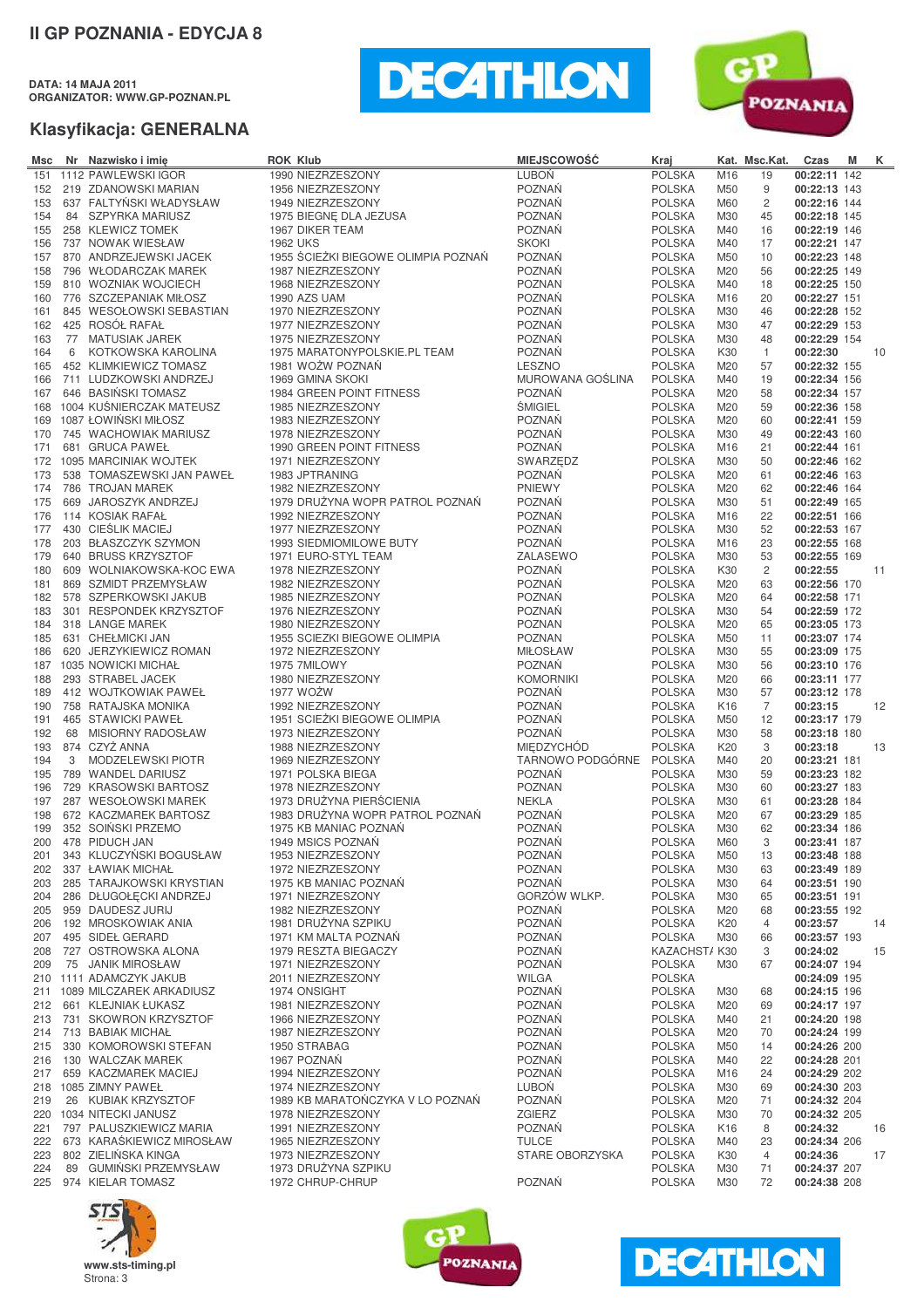**DATA: 14 MAJA 2011 ORGANIZATOR: WWW.GP-POZNAN.PL**





| Msc |    | Nr Nazwisko i imię                              | <b>ROK Klub</b>                        | <b>MIEJSCOWOŚĆ</b> | Kraj                           |                 | Kat. Msc.Kat.  | Czas                         | M | Κ  |
|-----|----|-------------------------------------------------|----------------------------------------|--------------------|--------------------------------|-----------------|----------------|------------------------------|---|----|
| 226 |    | 641 BRYCHCY MATEUSZ                             | 1978 NIEZRZESZONY                      | POZNAŃ             | <b>POLSKA</b>                  | M30             | 73             | 00:24:39 209                 |   |    |
| 227 |    | 488 BIELEJEWSKI WOJCIECH                        | 1991 CHICO MEXICANO                    | <b>KAŹMIERZ</b>    | <b>POLSKA</b>                  | M16             | 25             | 00:24:40 210                 |   |    |
| 228 |    | 1033 NARWOJSZ MARCIN                            | 1972 NIEZRZESZONY                      | POZNAŃ             | <b>POLSKA</b>                  | M30             | 74             | 00:24:40 211                 |   |    |
| 229 |    | 496 SIDEŁ MARITA                                | 1972 KM MALTA POZNAŃ                   | <b>POZNAŃ</b>      | <b>POLSKA</b>                  | K30             | 5              | 00:24:42                     |   | 18 |
|     |    | 230 1037 PIOTROWSKI KRZYSZTOF                   | 1979 NIEZRZESZONY                      | <b>POZNAŃ</b>      | <b>POLSKA</b>                  | M30             | 75             | 00:24:46 212                 |   |    |
| 231 |    | 622 BIEDALAK KRZYSZTOF (1062)                   | 1984 NIEZRZESZONY                      | SWARZEDZ           | <b>POLSKA</b>                  | M20             | 72             | 00:24:46 213                 |   |    |
| 232 |    | 710 LIKSA ARTUR                                 | 1981 NIEZRZESZONY                      | <b>POZNAŃ</b>      | <b>POLSKA</b>                  | M20             | 73             | 00:24:47 214                 |   |    |
| 233 |    | 101 GOLAK DAWID                                 | 1977 KB MANIAC                         | <b>POZNAŃ</b>      | <b>POLSKA</b>                  | M30             | 76             | 00:24:48 215                 |   |    |
| 234 |    | 536 KRUSZNIEWICZ AGNIESZKA                      | 1985 RESZTA BIEGACZY                   | <b>POZNAŃ</b>      | <b>POLSKA</b>                  | K20             | 5              | 00:24:49                     |   | 19 |
| 235 |    | 998 KOZŁOWSKI ADAM                              | 1972 7MILOWY                           | <b>SKÓRZEWO</b>    | <b>POLSKA</b>                  | M30             | 77             | 00:24:50 216                 |   |    |
| 236 |    | #### PARUS GRZEGORZ                             | 1982 THUNDERSTORM TEAM                 | <b>POZNAŃ</b>      | <b>POLSKA</b>                  | M20             | 74             | 00:24:52 217                 |   |    |
| 237 |    | 704 KIERZENKOWSKI PAWEŁ                         | 1982 NIEZRZESZONY                      | <b>CZERNIEJEWO</b> | <b>POLSKA</b>                  | M20             | 75             | 00:24:53 218                 |   |    |
| 238 |    | 934 WOLNIK EMILIA                               | 1984 KB MANIAC POZNAŃ                  | <b>POZNAŃ</b>      | <b>POLSKA</b>                  | K20             | 6              | 00:24:54                     |   | 20 |
| 239 |    | 787 CYBICHOWSKI MAREK                           | 1977 BIEGNE DLA ŻONY                   | <b>POZNAŃ</b>      | POLSKA / P(M30                 |                 | 78             | 00:24:56 219                 |   |    |
| 240 |    | 132 WOLNA ELŻBIETA                              | 1973 NIEZRZESZONY                      | <b>STRYKOWO</b>    | <b>POLSKA</b>                  | K30             | 6              | 00:24:59                     |   | 21 |
| 241 |    | 480 DECKERT JAN                                 | 1954 NIEZRZESZONY                      | <b>POZNAŃ</b>      | <b>POLSKA</b>                  | M50             | 15             | 00:24:59 220                 |   |    |
| 242 |    | 113 KOSIAK NATALIA                              | 1987 RODZINKA                          | <b>POZNAŃ</b>      | <b>POLSKA</b>                  | K20             | $\overline{7}$ | 00:24:59                     |   | 22 |
| 243 |    | 1064 NATKANIEC KRYSTIAN                         | 1973 NIEZRZESZONY                      | <b>POZNAŃ</b>      | <b>POLSKA</b>                  | M30             | 79             | 00:25:00 221                 |   |    |
| 244 |    | 989 KASICA RENATA                               | 1978 OPKA OPKA                         | <b>DASZEWICE</b>   | <b>POLSKA</b>                  | K30             | $\overline{7}$ | 00:25:01                     |   | 23 |
| 245 |    | 663 GRZESZCZUK AGATA                            | 1977 NIEZRZESZONY                      | POZNAŃ             | <b>POLSKA</b>                  | K30             | 8              | 00:25:06                     |   | 24 |
| 246 |    | 322 BRZEZIŃSKI KRZYSZTOF                        | 1971 NIEZRZESZONY                      | <b>MOSINA</b>      | <b>POLSKA</b>                  | M30             | 80             | 00:25:15 222                 |   |    |
| 247 |    | 733 NOWAK IRENA                                 | <b>1966 UKS</b>                        | <b>SKOKI</b>       | <b>POLSKA</b>                  | K40             | $\overline{c}$ | 00:25:16                     |   | 25 |
| 248 |    | 757 RATAJCZAK TOMASZ                            | 1982 BARTUŚ 2008                       | POZNAŃ             | <b>POLSKA</b>                  | M20             | 76             | 00:25:18 223                 |   |    |
| 249 |    | 926 GŁADYŚ MARCIN                               | 1974 NIEZRZESZONY                      | PALEDZIE           | <b>POLSKA</b>                  | M30             | 81             | 00:25:21 224                 |   |    |
| 250 |    | 525 PTAK ALINA                                  | 1977 NIEZRZESZONY                      | <b>CZERWONAK</b>   | <b>POLSKA</b>                  | K30             | 9              | 00:25:23                     |   | 26 |
| 251 |    | 960 BARANIAK JAROSŁAW                           | 1983 RUNNING RAM                       | <b>MOSINA</b>      | <b>POLSKA</b>                  | M20             | 77             | 00:25:23 225                 |   |    |
| 252 |    | 1102 MATUSZEWSKI TOMASZ                         | 1974 NIEZRZESZONY                      | POZNAŃ             | <b>POLSKA</b>                  | M30             | 82             | 00:25:34 226                 |   |    |
| 253 |    | 1094 PAWLAK ŁUKASZ                              | 1989 NIEZRZESZONY                      | <b>KÓRNIK</b>      | <b>POLSKA</b>                  | M20             | 78             | 00:25:34 227                 |   |    |
| 254 |    | 970 ŚWIĘTEK WOJCIECH                            |                                        | POZNAŃ             | <b>POLSKA</b>                  | M40             | 24             |                              |   |    |
| 255 |    | 1059 ŻUKOWSKI MARCIN                            | 1963 NIEZRZESZONY<br>1987 NIEZRZESZONY | <b>BIAŁYSTOK</b>   | <b>POLSKA</b>                  | M20             | 79             | 00:25:35 228<br>00:25:38 229 |   |    |
| 256 |    |                                                 | 1978 DRUŻYNA SZPIKU                    | <b>POZNAŃ</b>      |                                | K30             | 10             |                              |   | 27 |
|     |    | 230 OLEJNIK MIŁKA                               |                                        |                    | <b>POLSKA</b><br><b>POLSKA</b> |                 |                | 00:25:49                     |   |    |
| 257 |    | 215 MATYSIAK MAREK                              | 1973 DRUŻYNA PIERŚCIENIA               | <b>KOMORNIKI</b>   |                                | M30             | 83             | 00:25:50 230                 |   |    |
| 258 |    | 994 KOSCINSKI TOMASZ                            | 1952 NIEZRZESZONY                      | <b>POZNAN</b>      | <b>POLSKA</b>                  | M50             | 16             | 00:25:51 231                 |   |    |
| 259 |    | 124 BEDNARCZYK ALEKSANDRA                       | 1960 NIEZRZESZONY                      | <b>POZNAŃ</b>      | <b>POLSKA</b>                  | K40             | 3              | 00:25:52                     |   | 28 |
| 260 |    | 123 BEDNARCZYK ZBIGNIEW                         | 1958 NIEZRZESZONY                      | <b>POZNAŃ</b>      | <b>POLSKA</b>                  | M50             | 17             | 00:25:52 232                 |   |    |
| 261 |    | 477 WOLNY MARCIN                                | 1979 NIEZRZESZONY                      | <b>CZERWONAK</b>   | <b>POLSKA</b>                  | M30             | 84             | 00:25:52 233                 |   |    |
| 262 |    | 744 ŚWIĄTEK DOROTA                              | 1982 NIEZRZESZONY                      | <b>POZNAŃ</b>      | <b>POLSKA</b>                  | K20             | 8              | 00:25:54                     |   | 29 |
| 263 |    | 545 NIEMIR MARIA                                | 1989 NIEZRZESZONY                      | <b>POZNAŃ</b>      | <b>POLSKA</b>                  | K20             | 9              | 00:25:56                     |   | 30 |
| 264 |    | 329 OWCZARZAK PIOTR                             | 1957 NIEZRZESZONY                      | <b>GNIEZNO</b>     | <b>POLSKA</b>                  | M50             | 18             | 00:25:57 234                 |   |    |
| 265 |    | 235 ZDANOWSKA JOANNA                            | 1975 MIKRAN.PL                         | POZNAŃ             | <b>POLSKA</b>                  | M30             | 85             | 00:25:58 235                 |   |    |
| 266 | 47 | SZYMAŃSKI WOJCIECH                              | 1971 NIEZRZESZONY                      | POZNAŃ             | <b>POLSKA</b>                  | M30             | 86             | 00:26:07 236                 |   |    |
| 267 |    | 346 WAWRZYNIAK ZOFIA                            | 1986 NIEZRZESZONY                      | <b>POZNAŃ</b>      | <b>POLSKA</b>                  | K20             | 10             | 00:26:09                     |   | 31 |
| 268 |    | 732 NAWROCKI HENRYK                             | 1953 NIEZRZESZONY                      | <b>POZNAŃ</b>      | <b>POLSKA</b>                  | M50             | 19             | 00:26:10 237                 |   |    |
| 269 |    | 768 CIESLAK ROBERT                              | 1969 NIEZRZESZONY                      | <b>POZNAŃ</b>      | <b>POLSKA</b>                  | M40             | 25             | 00:26:11 238                 |   |    |
| 270 |    | 674 KACZMAREK MICHAŁ                            | 1982 POZRUNIACY                        | <b>POZNAŃ</b>      | <b>POLSKA</b>                  | M20             | 80             | 00:26:12 239                 |   |    |
| 271 |    | 530 JASTRZĘBSKI WOJCIECH                        | 1972 NIEZRZESZONY                      | <b>POZNAN</b>      | <b>POLSKA</b>                  | M30             | 87             | 00:26:16 240                 |   |    |
| 272 |    | 105 SZCZODRZYŃSKI PIOTR                         | 1974 NIEZRZESZONY                      | <b>POZNAŃ</b>      | <b>POLSKA</b>                  | M30             | 88             | 00:26:16 241                 |   |    |
| 273 |    | 722 MENCEL PIOTR                                | 1976 NIEZRZESZONY                      | <b>POZNAŃ</b>      | <b>POLSKA</b>                  | M30             | 89             | 00:26:16 242                 |   |    |
| 274 |    | 334 ROCHOWSKI PRZEMYSŁAW                        | 1957 NIEZRZESZONY                      | POZNAŃ             | <b>POLSKA</b>                  | M50             | 20             | 00:26:16 243                 |   |    |
| 275 |    | 441 NIEMIR DOROTA                               | 1965 NIEZRZESZONY                      | <b>POZNAŃ</b>      | <b>POLSKA</b>                  | K40             | 4              | 00:26:17                     |   | 32 |
| 276 |    | 781 DANIEL WABNIC                               | 1982 DRUŻYNA WOPR PATROL POZNAŃ        | POZNAŃ             | <b>POLSKA</b>                  | M20             | 81             | 00:26:17 244                 |   |    |
| 277 |    | 952 JEDRYCA MAGDALENA                           | 1987 CHRUP-CHRUP                       | POZNAŃ             | <b>POLSKA</b>                  | K20             | 11             | 00:26:20                     |   | 33 |
| 278 |    | 1086 JANOWSKI JERZY (981)                       | 1952 NIEZRZESZONY                      | <b>POZNAN</b>      | <b>POLSKA</b>                  | M50             | 21             | 00:26:22 245                 |   |    |
| 279 |    | 658 BŁASZAK PRZEMYSŁAW                          | 1961 NIEZRZESZONY                      | POZNAŃ             | <b>POLSKA</b>                  | M40             | 26             | 00:26:31 246                 |   |    |
| 280 |    | 688 KONIECZNY ŁUKASZ                            | 1973 KB MANIAC                         | <b>POZNAŃ</b>      | <b>POLSKA</b>                  | M30             | 90             | 00:26:32 247                 |   |    |
|     |    | 281 1069 CZARNECKI PIOTR                        | 1983 NIEZRZESZONY                      | <b>POZNAŃ</b>      | <b>POLSKA</b>                  | M20             | 82             | 00:26:33 248                 |   |    |
| 282 |    | 579 JANOWICZ ZBIGNIEW (980)                     | 1958 NIEZRZESZONY                      | <b>OPALENICA</b>   | <b>POLSKA</b>                  | M50             | 22             | 00:26:35 249                 |   |    |
| 283 |    | 824 MAĆKOWIAK STANISŁAW                         | 1958 NIEZRZESZONY                      | <b>POZNAŃ</b>      | <b>POLSKA</b>                  | M50             | 23             | 00:26:38 250                 |   |    |
| 284 |    | 983 MAĆKOWIAK KATARZYNA                         | 1980 NIEZRZESZONY                      | <b>KROSNO</b>      | <b>POLSKA</b>                  | K20             | 12             | 00:26:40                     |   | 34 |
| 285 |    | 740 KRZYŻOWSKA-BĘDZIŃSKA ANNA 1977 NIEZRZESZONY |                                        | <b>POPIELÓW</b>    | <b>POLSKA</b>                  | K30             | 11             | 00:26:40                     |   | 35 |
| 286 |    | 1110 STRYJAKOWSKI DAWID                         | 1983 NIEZRZESZONY                      | <b>POZNAŃ</b>      | <b>POLSKA</b>                  | M20             | 83             | 00:26:43 251                 |   |    |
| 287 |    | 594 MARCINKOWSKA EWELINA                        | 1980 NIEZRZESZONY                      | POZNAŃ             | <b>POLSKA</b>                  | K20             | 13             | 00:26:44                     |   | 36 |
| 288 |    | 600 NOWACKA PATRYCJA                            | 1992 GREEN POINT FITNESS               | <b>POZNAŃ</b>      | <b>POLSKA</b>                  | K <sub>16</sub> | 9              | 00:26:48                     |   | 37 |
| 289 |    | 210 TABOROWSKA MALWINA                          | 1984 NIEZRZESZONY                      | POZNAŃ             | <b>POLSKA</b>                  | K20             | 14             | 00:26:52                     |   | 38 |
| 290 |    | 618 SIKORSKI EDMUND                             | 1944 SPORT I REKREACJA MOGILNO         | <b>MOGILNO</b>     | <b>POLSKA</b>                  | M60             | 4              | 00:26:58 252                 |   |    |
| 291 |    | 321 SAWICKA ZOFIA                               | 1973 NIEZRZESZONY                      | <b>MOSINA</b>      | <b>POLSKA</b>                  | K30             | 12             | 00:26:59                     |   | 39 |
| 292 |    | 237 FILUS JEDREK                                | 1995 DRUŻYNA SZPIKU                    | POZNAŃ             | <b>POLSKA</b>                  |                 |                | 00:27:01 253                 |   |    |
|     |    | 723 KULKA MACIEJ                                | 1963 Z BIEGIEM POZNANIA                | <b>POZNAŃ</b>      |                                |                 |                |                              |   |    |
| 293 |    |                                                 |                                        |                    | <b>POLSKA</b>                  | M40             | 27             | 00:27:02 254                 |   |    |
| 294 |    | 883 KACZMAREK MARIUSZ                           | 1960 NIEZRZESZONY                      | <b>POZNAŃ</b>      | <b>POLSKA</b>                  | M40             | 28             | 00:27:04 255                 |   |    |
| 295 |    | 872 MASŁOWSKA MAGDALENA                         | 1980 NIEZRZESZONY                      | <b>POZNAN</b>      | <b>POLSKA</b>                  | K20             | 15             | 00:27:04                     |   | 40 |
| 296 |    | 212 KLECHA MACIEJ                               | 1973 DRUŻYNA PIERŚCIENIA               | <b>POZNAŃ</b>      | <b>POLSKA</b>                  | M30             | 91             | 00:27:05 256                 |   |    |
|     |    | 297 1005 ŚWIDERSKA ALEKSANDRA                   | 1982 NIEZRZESZONY                      | <b>POZNAŃ</b>      | <b>POLSKA</b>                  | K20             | 16             | 00:27:07                     |   | 41 |
| 298 |    | 137 PRZYCHODZKI KRZYSZTOF                       | 1970 PKO BP SA ROD POZNAŃ              | <b>POZNAŃ</b>      | <b>POLSKA</b>                  | M30             | 92             | 00:27:08 257                 |   |    |
| 299 |    | 1092 SIEG MAŁGORZATA                            | 1981 NIEZRZESZONY                      | <b>POZNAŃ</b>      | <b>POLSKA</b>                  | K20             | 17             | 00:27:10                     |   | 42 |
|     |    | 300 1008 BOROWIAK MACIEJ                        | 1981 AKADEMIA TRIATHLON                | POZNAŃ             | <b>POLSKA</b>                  | M20             | 84             | 00:27:17 258                 |   |    |





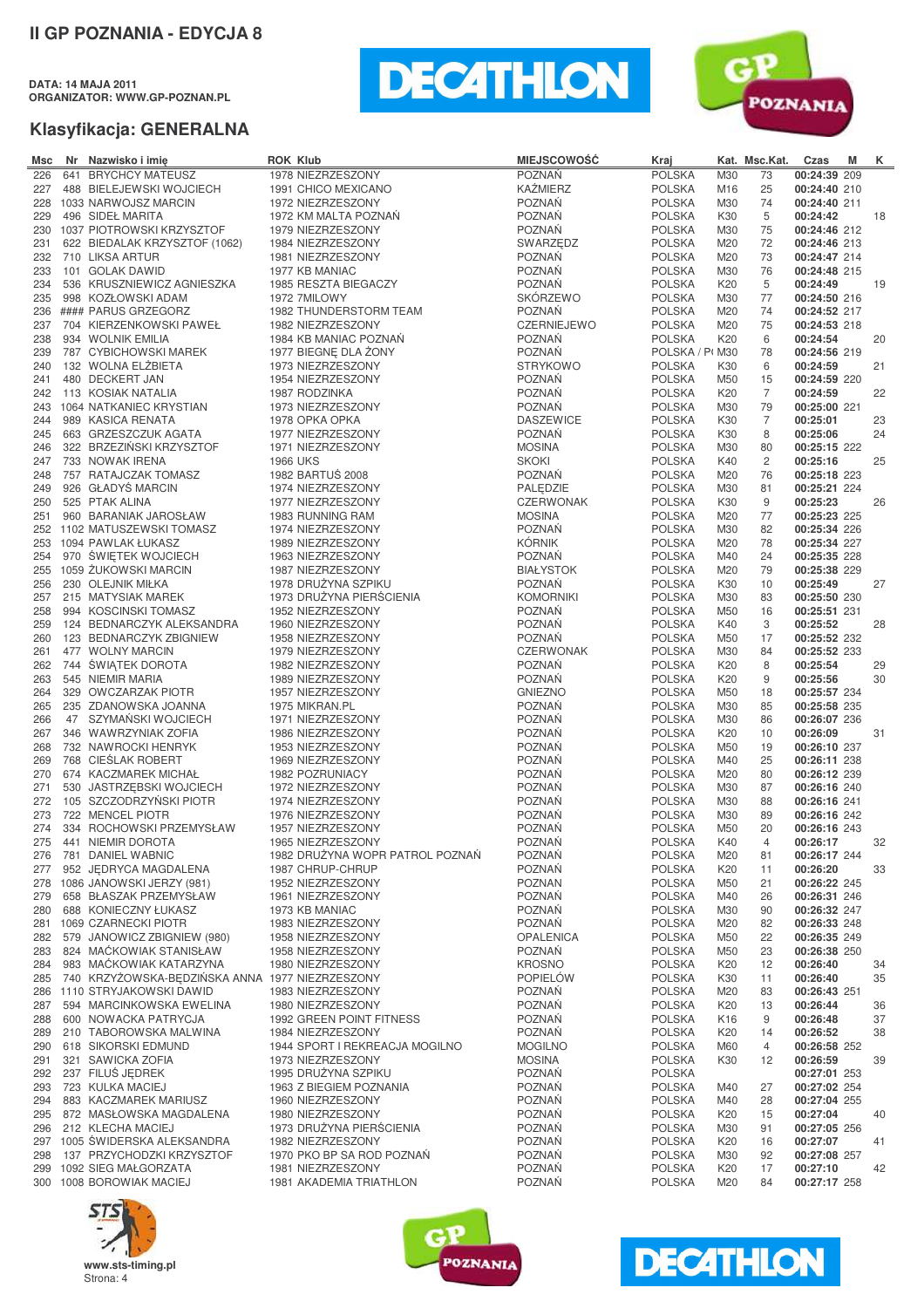**DATA: 14 MAJA 2011 ORGANIZATOR: WWW.GP-POZNAN.PL**





| Msc        | Nr Nazwisko i imię                                 | <b>ROK Klub</b> |                                                      | <b>MIEJSCOWOŚĆ</b>                     | Kraj                           |                 | Kat. Msc.Kat.     | Czas                         | M | K.       |
|------------|----------------------------------------------------|-----------------|------------------------------------------------------|----------------------------------------|--------------------------------|-----------------|-------------------|------------------------------|---|----------|
| 301        | 1025 ZABEL MARCIN                                  |                 | 1981 NIEZRZESZONY                                    | <b>POZNAŃ</b>                          | <b>POLSKA</b>                  | M20             | 85                | 00:27:18 259                 |   |          |
| 302        | 992 KOŚCIELSKI TOMASZ                              |                 | 1979 NIEZRZESZONY                                    | <b>POZNAŃ</b>                          | <b>POLSKA</b>                  | M30             | 93                | 00:27:18 260                 |   |          |
| 303        | 730 MUSIELAK GRZEGORZ                              |                 | 1961 NIEZRZESZONY                                    | <b>POZNAŃ</b>                          | <b>POLSKA</b>                  | M40             | 29                | 00:27:29 261                 |   |          |
| 304        | 630 JESKE JACEK                                    |                 | 1948 NIEZRZESZONY                                    | <b>POZNAŃ</b>                          | <b>POLSKA</b>                  | M60             | 5                 | 00:27:30 262                 |   |          |
| 305        | 116 PTAK DARIUSZ                                   |                 | 1968 NIEZRZESZONY                                    | <b>POZNAŃ</b>                          | <b>POLSKA</b>                  | M40             | 30                | 00:27:30 263                 |   |          |
| 306        | 1056 URBAŃSKA MARIA                                |                 | 1975 NIEZRZESZONY                                    | <b>POZNAŃ</b>                          | <b>POLSKA</b>                  | K30             | 13                | 00:27:40                     |   | 43       |
| 307<br>308 | 1091 HILDEBRANDT OSKAR<br>975 GRZEGORZEWSKI KONRAD |                 | 1992 NIEZRZESZONY<br>1979 NIEZRZESZONY               | <b>PARKOWO</b><br><b>DABRÓWKA</b>      | <b>POLSKA</b>                  | M16<br>M30      | 26<br>94          | 00:27:41 264                 |   |          |
| 309        | 830 FROHMBERG DARIUSZ                              |                 | 1978 NIEZRZESZONY                                    | <b>POZNAN</b>                          | <b>POLSKA</b><br><b>POLSKA</b> | M30             | 95                | 00:27:42 265<br>00:27:45 266 |   |          |
| 310        | 835 KUBIAK KASIA                                   |                 | 1982 NIEZRZESZONY                                    | POZNAŃ                                 | <b>POLSKA</b>                  | K20             | 18                | 00:27:49                     |   | 44       |
| 311        | 1084 MIEŚCICKI LUKASZ                              |                 | 1980 NIEZRZESZONY                                    | <b>POZNAŃ</b>                          | <b>POLSKA</b>                  | M20             | 86                | 00:27:51 267                 |   |          |
| 312        | 1043 RUNOWSKA KAMILA                               |                 | 1984 NIEZRZESZONY                                    | <b>POZNAŃ</b>                          | <b>POLSKA</b>                  | K20             | 19                | 00:27:52                     |   | 45       |
| 313        | 1096 KACZMAREK MICHAŁ                              |                 | 1979 NIEZRZESZONY                                    | <b>POZNAŃ</b>                          | <b>POLSKA</b>                  | M30             | 96                | 00:27:54 268                 |   |          |
| 314        | 111 ŁUCYK ANIA                                     |                 | 1985 MARATONCZYKPOZNAN.PL                            | <b>POZNAN</b>                          | <b>POLSKA</b>                  | K20             | 20                | 00:27:55                     |   | 46       |
| 315        | 985 KALINOWSKI TOMASZ                              |                 | 1971 NIEZRZESZONY                                    | <b>BATOROWO</b>                        | <b>POLSKA</b>                  | M30             | 97                | 00:27:59 269                 |   |          |
| 316        | 185 ZALEWSKI PIOTR                                 |                 | 1978 NIEZRZESZONY                                    | <b>POZNAŃ</b>                          | <b>POLSKA</b>                  | M30             | 98                | 00:28:03 270                 |   |          |
| 317        | 397 RUPIETA MAKSYM                                 |                 | 1978 NIEZRZESZONY                                    | <b>POZNAŃ</b>                          | <b>POLSKA</b>                  | M30             | 99                | 00:28:07 271                 |   |          |
| 318        | 986 ŁOPIEŃSKA ANNA                                 |                 | 1981 NIEZRZESZONY                                    | <b>POZNAŃ</b>                          | <b>POLSKA</b>                  | K20             | 21                | 00:28:09                     |   | 47       |
| 319<br>320 | 450 KONOPIŃSKI STANISŁAW<br>451 KONOPIŃSKA MONIKA  |                 | 1947 NIEZRZESZONY<br>1982 NIEZRZESZONA               | <b>MIEDZYCHÓD</b><br><b>MIEDZYCHÓD</b> | <b>POLSKA</b><br><b>POLSKA</b> | M60<br>K20      | 6<br>22           | 00:28:10 272<br>00:28:10     |   | 48       |
| 321        | 41 MIS ROMAN                                       |                 | 1953 DRUŽYNA SZPIKU                                  | <b>POZNAŃ</b>                          | <b>POLSKA</b>                  | M50             | 24                | 00:28:11 273                 |   |          |
| 322        | 32 WIĘCKOWSKA PAULINA                              |                 | 1978 NIEZRZESZONY                                    | <b>POZNAŃ</b>                          | <b>POLSKA</b>                  | K30             | 14                | 00:28:18                     |   | 49       |
| 323        | 1006 STRYJSKI ŁUKASZ                               |                 | 1983 NIEZRZESZONY                                    | <b>POZNAŃ</b>                          | <b>POLSKA</b>                  | M20             | 87                | 00:28:24 274                 |   |          |
| 324        | 817 WIŚNIEWSKI MIKOŁAJ                             |                 | 1988 KS TECZA STK POZNAŃ                             | WŁOCŁAWEK                              | <b>POLSKA</b>                  | M20             | 88                | 00:28:26 275                 |   |          |
| 325        | 913 UHRYN PIOTR                                    |                 | 1973 NIEZRZESZONY                                    | LUBON                                  | <b>POLSKA</b>                  | M30             | 100               | 00:28:27 276                 |   |          |
| 326        | 718 BANDUR GRZEGORZ                                |                 | 1988 NIEZRZESZONY                                    | GORZÓW WLKP.                           | <b>POLSKA</b>                  | M20             | 89                | 00:28:28 277                 |   |          |
| 327        | 112 KOSIAK ANGELIKA                                |                 | 1987 RODZINKA                                        | <b>POZNAN</b>                          | <b>POLSKA</b>                  | K20             | 23                | 00:28:29                     |   | 50       |
| 328        | 613 LIBEREK-GRAJEWSKA KATARZYN 1975 NIEZRZESZONY   |                 |                                                      | TARNOWO PODGÓRNE                       | <b>POLSKA</b>                  | K30             | 15                | 00:28:30                     |   | 51       |
| 329        | 880 JAŁKIEWICZ GRZEGORZ                            |                 | 1968 NIEZRZESZONY                                    | MUROWANA GOSLINA                       | <b>POLSKA</b>                  | M40             | 31                | 00:28:32 278                 |   |          |
| 330        | 554 JEŻAK ZUZANNA                                  |                 | 1986 KS TECZA STK POZNAŃ                             | <b>POZNAŃ</b>                          | <b>POLSKA</b>                  | K20             | 24                | 00:28:43                     |   | 52       |
| 331        | 660 KANIEWSKA ALEKSANDRA                           |                 | 1953 NIEZRZESZONY                                    | <b>POZNAŃ</b>                          | <b>POLSKA</b>                  | K50             | $\overline{1}$    | 00:28:47                     |   | 53       |
| 332<br>333 | 560 WANDEL AGNIESZKA<br>516 NATER URSZULA          |                 | 1974 NIEZRZESZONY<br>1950 NIEZRZESZONY               | <b>POZNAŃ</b><br>LUBOŃ                 | <b>POLSKA</b><br><b>POLSKA</b> | K30<br>K50      | 16<br>2           | 00:28:51<br>00:29:01         |   | 54<br>55 |
| 334        | 58 KASPRZAK BEATA                                  |                 | 1966 DRUŽYNA SZPIKU                                  | <b>ZŁOTNIKI</b>                        | <b>POLSKA</b>                  | K40             | 5                 | 00:29:05                     |   | 56       |
| 335        | 822 SADOWSKA IWONA                                 |                 | 1973 NIEZRZESZONY                                    | <b>OPALENICA</b>                       | <b>POLSKA</b>                  | K30             | 17                | 00:29:07                     |   | 57       |
| 336        | 457 SUSZCZEWICZ BARBARA                            |                 | 1984 WIEWIÓRY                                        | <b>POZNAŃ</b>                          | <b>POLSKA</b>                  | K20             | 25                | 00:29:12                     |   | 58       |
| 337        | 976 RYBACKI GRZEGORZ                               |                 | 1979 NIEZRZESZONY                                    | <b>POZNAŃ</b>                          | <b>POLSKA</b>                  | M30             | 101               | 00:29:13 279                 |   |          |
| 338        | 656 GAWECKA ANNA                                   |                 | 1985 NIEZRZESZONY                                    | <b>POZNAŃ</b>                          | <b>POLSKA</b>                  | K20             | 26                | 00:29:13                     |   | 59       |
| 339        | 165 ROGOZIŃSKI HENRYK                              |                 | 1976 NIEZRZESZONY                                    | <b>BUK</b>                             | <b>POLSKA</b>                  | M30             | 102               | 00:29:14 280                 |   |          |
| 340        | 1017 ŚWIERZOWSKA MAGDALENA                         |                 | 1978 PIEKNA TEAM                                     | <b>POZNAŃ</b>                          | <b>POLSKA</b>                  | K30             | 18                | 00:29:15                     |   | 60       |
| 341        | 1027 LEWICKI MATEUSZ                               |                 | 1986 NIEZRZESZONY                                    | <b>SKOKI</b>                           | <b>POLSKA</b>                  | M20             | 90                | 00:29:18 281                 |   |          |
| 342        | 65 SZYMCZAK JAROSLAW                               |                 | 1968 NIEZRZESZONY                                    | <b>KOMORNIKI</b><br><b>POZNAŃ</b>      | <b>POLSKA</b>                  | M40             | 32                | 00:29:23 282                 |   |          |
| 343<br>344 | 1107 BEDNARSKI JÓZEF<br>1107 KASPRZAK ALEKSANDRA   |                 | 1946 NIEZRZESZONY<br>1949 NIEZRZESZONY               | <b>POZNAŃ</b>                          | <b>POLSKA</b><br><b>POLSKA</b> | M60<br>K60      | 7<br>$\mathbf{1}$ | 00:29:24 283<br>00:29:24     |   | 61       |
| 345        | #### PIENIOWSKI MACIEJ                             |                 | 1983 THUNDERSTORM TEAM                               | <b>POZNAŃ</b>                          | <b>POLSKA</b>                  | M20             | 91                | 00:29:30 284                 |   |          |
| 346        | 359 WOJTULEWICZ ELŻBIETA                           |                 | 1969 NIEZRZESZONY                                    | <b>OWIŃSKA</b>                         | <b>POLSKA</b>                  | K40             | 6                 | 00:29:34                     |   | 62       |
| 347        | 553 BEDNARSKI GRZEGORZ                             |                 | 1985 NIEZRZESZONY                                    | <b>POZNAŃ</b>                          | <b>POLSKA</b>                  | M20             | 92                | 00:29:40 285                 |   |          |
| 348        | 1106 KOZŁOWSKA KORNELIA                            |                 | 1987 NIEZRZESZONA                                    | <b>POZNAŃ</b>                          | <b>POLSKA</b>                  | K20             | 27                | 00:29:42                     |   | 63       |
|            | 349 1106 SZYMCZAK ELŻBIETA                         |                 | 1959 NIEZRZESZONA                                    | <b>POZNAŃ</b>                          | <b>POLSKA</b>                  | K50             | 3                 | 00:29:42                     |   | 63       |
|            | 350 1038 POLACZEK MACIEJ                           |                 | 1981 NIEZRZESZONY                                    | CZERWIEŃSK                             | <b>POLSKA</b>                  | M20             | 93                | 00:29:46 286                 |   |          |
| 351        | 529 BRYCHCY JAROSŁAW                               |                 | 1952 NIEZRZESZONY                                    | POZNAŃ                                 | <b>POLSKA</b>                  | M50             | 25                | 00:29:53 287                 |   |          |
|            | 352 592 NOWAK EWA                                  |                 | 1980 NIEZRZESZONY                                    | POZNAŃ                                 | <b>POLSKA</b>                  | K20             | 28                | 00:29:58                     |   | 65       |
| 353        | 751 PRYŁ MICHAŁ<br>354 1101 HAŁA MARIANNA          |                 | 1979 NIEZRZESZONY                                    | SKÓRZEWO<br><b>POZNAŃ</b>              | <b>POLSKA</b>                  | M30             | 103               | 00:30:54 288                 |   |          |
| 355        | 136 JOB MAŁGORZATA                                 |                 | 1995 NIEZRZESZONY<br>1975 MARATONY POLSKIE.PL TEAM   | <b>POZNAŃ</b>                          | <b>POLSKA</b><br><b>POLSKA</b> | K30             | 19                | 00:31:04<br>00:31:10         |   | 66<br>67 |
| 356        | 12 MAY PIOTR                                       |                 | 1971 NIEZRZESZONY                                    | <b>POZNAŃ</b>                          | <b>POLSKA</b>                  | M30             | 104               | 00:31:10 289                 |   |          |
|            | 357 489 PIECH KRZYSZTOF                            |                 | 1973 WARTA POZNAN                                    | POZNAŃ                                 | <b>POLSKA</b>                  | M30             | 105               | 00:31:11 290                 |   |          |
| 358        | 860 NOWICKA PAULINA                                |                 | 1978 NIEZRZESZONY                                    | <b>POZNAŃ</b>                          | <b>POLSKA</b>                  | K30             | 20                | 00:31:11                     |   | 68       |
| 359        | 422 BRAKOWSKA-WRÓBEL AGNIESZK 1969 NIEZRZESZONY    |                 |                                                      | POZNAŃ                                 | <b>POLSKA</b>                  | K40             | 7                 | 00:31:20                     |   | 69       |
| 360        | 785 TOMCZYŃSKI MAREK                               |                 | 1978 BALTIMPEX GROUP TEAM                            | POZNAŃ                                 | <b>POLSKA</b>                  | M30             | 106               | 00:31:26 291                 |   |          |
| 361        | 282 PIETYRA MARZENA                                |                 | 1977 BALTIMPEX GROUP TEAM                            | <b>POZNAŃ</b>                          | <b>POLSKA</b>                  | K30             | 21                | 00:31:26                     |   | 70       |
|            | 362 678 KARBOWY DANIEL                             |                 | 1982 BALTIMPEX GROUP TEAM                            | <b>KOZIEGŁOWY</b>                      | <b>POLSKA</b>                  | M20             | 94                | 00:31:27 292                 |   |          |
| 363        | 842 GANDYRA BEATA                                  |                 | 1979 NIEZRZESZONY                                    | <b>STARE SIOŁKOWICE</b>                | <b>POLSKA</b>                  | K30             | 22                | 00:31:27                     |   | 71       |
| 364        | 342 TUREK TOMASZ                                   |                 | 1984 POSEJDON                                        | <b>KAŻMIERZ</b>                        | <b>POLSKA</b>                  | M20             | 95                | 00:31:29 293                 |   |          |
| 365        | 399 MISKIEWICZ KATARZYNA                           |                 | 1973 NIEZRZESZONY                                    | <b>MIESZKOW</b><br>KOŚCIAN             | <b>POLSKA</b>                  | K30             | 23                | 00:31:38                     |   | 72       |
| 366<br>367 | 180 WOROCH MARCIN<br>635 STASZAK LUCYNA            |                 | 1988 KS TECZA STK POZNAŃ<br>1987 KS STK TECZA POZNAŃ | <b>POZNAŃ</b>                          | <b>POLSKA</b><br><b>POLSKA</b> | M20<br>K20      | 96<br>29          | 00:31:49 294<br>00:31:49     |   | 73       |
| 368        | 1041 ROSTEK RÓŻA                                   |                 | 1994 ŚCIEŻKI BIEGOWE OLIMPIA POZNAŃ                  | <b>POZNAŃ</b>                          | <b>POLSKA</b>                  | K <sub>16</sub> | 10                | 00:31:51                     |   | 74       |
| 369        | 225 KORBAS ANITA                                   |                 | 1975 NIEZRZESZONY                                    | <b>OPALENICA</b>                       | <b>POLSKA</b>                  | K30             | 24                | 00:32:20                     |   | 75       |
| 370        | 886 WOJNOWSKA-KUBACKA MONIKA 1980 NIEZRZESZONY     |                 |                                                      | <b>POZNAŃ</b>                          | <b>POLSKA</b>                  | K20             | 30                | 00:33:08                     |   | 76       |
| 371        | 371 KOSATKA MARTA                                  |                 | 1990 NIEZRZESZONY                                    | <b>ŁOWICZ</b>                          | <b>POLSKA</b>                  | K16             | 11                | 00:33:36                     |   | 77       |
| 372        | 763 WOJTKOWSKA MARIOLA                             |                 | 1961 NIEZRZESZONY                                    | POZNAŃ                                 | <b>POLSKA</b>                  | K40             | 8                 | 00:33:43                     |   | 78       |
|            | 373 1040 ROSIAK ANNA                               |                 | 1979 NIEZRZESZONA                                    | <b>POZNAŃ</b>                          | <b>POLSKA</b>                  | K30             | 25                | 00:34:00                     |   | 79       |
|            | 374 1007 STODOLNA MARTA                            |                 | 1987 NIEZRZESZONY                                    | <b>POZNAŃ</b>                          | <b>POLSKA</b>                  | K20             | 31                | 00:34:01                     |   | 80       |
|            | 375 1065 UNTERMANN MAGDA                           |                 | 1982 CIASTKA, TORTY I DESERY                         | <b>POZNAŃ</b>                          | <b>POLSKA</b>                  | K20             | 32                | 00:34:12                     |   | 81       |